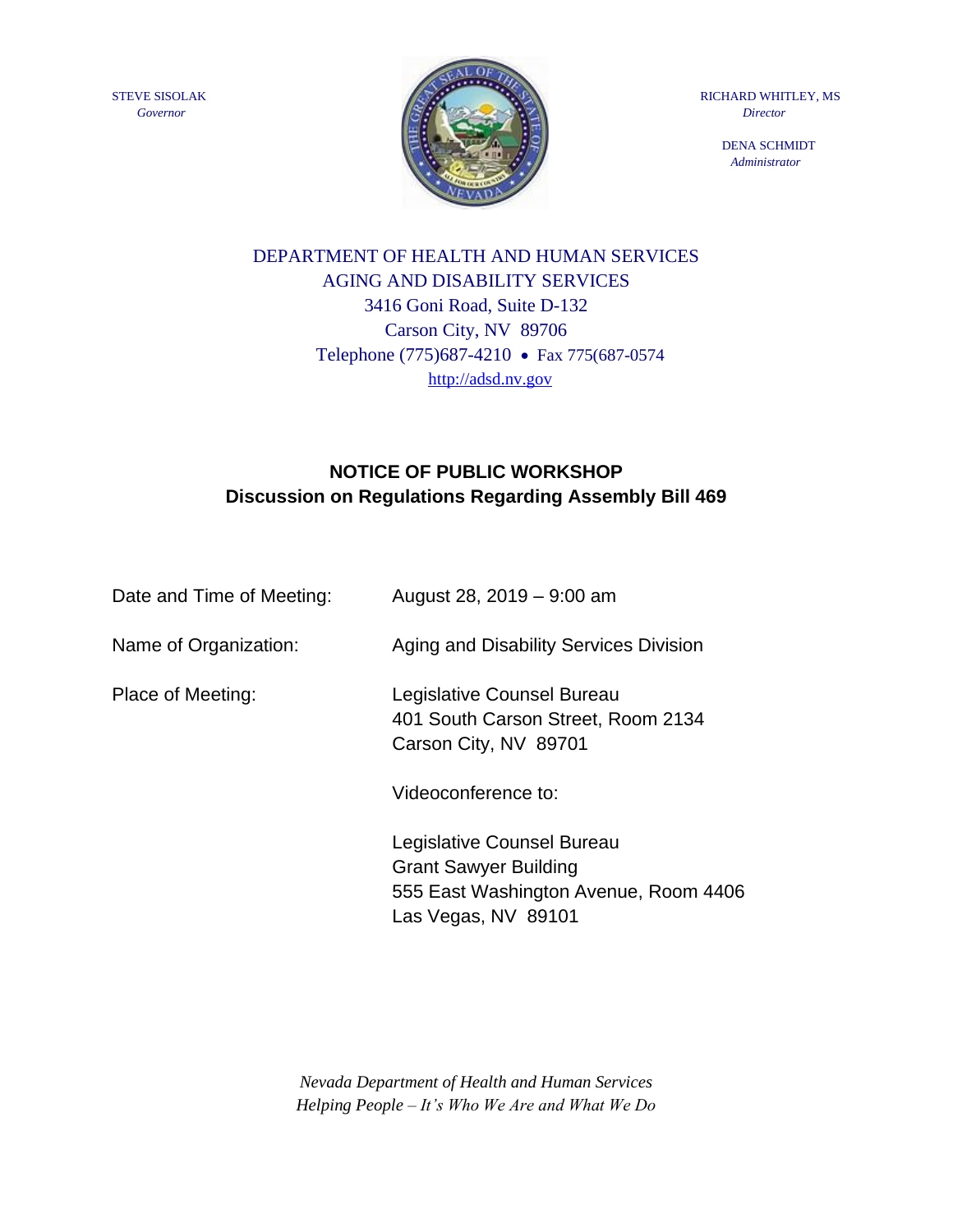### AGENDA

### 1. Public Comment

(No action may be taken upon a matter raised under public comment period unless the matter itself has been specifically included on an agenda as an action item. Comments will be limited to three minutes per person. Persons making comment will be asked to begin by stating their name for the record and to spell their last name and provide the secretary with written comments.)

- 2. Introduction of Assembly Bill 469
- 3. Discussion and recommendations for permanent regulations in the Nevada Administrative Code

#### 4. Public Comment

(No action may be taken upon a matter raised under public comment period unless the matter itself has been specifically included on an agenda as an action item. Comments will be limited to three minutes per person. Persons making comment will be asked to begin by stating their name for the record and to spell their last name and provide the secretary with written comments.)

### 5. Adjournment

**Note:** Items may be considered out of order. The public body may combine two or more agenda items for consideration. The public body may remove an item from the agenda or delay discussion relating to an item on the agenda at any time. The public body may place reasonable restrictions on the time, place, and manner of public comments but may not restrict comments based upon viewpoint.

**Note:** We are pleased to make reasonable accommodations for members of the public who have disabilities and wish to attend the meeting. If special arrangements for the meeting are necessary, please notify Kate Lucier at (775)687-0501 as soon as possible and at least one **business** day in advance of the meeting. If you wish, you may e-mail her at [klucier@adsd.nv.gov.](mailto:klucier@adsd.nv.gov) Supporting materials for this meeting are available at 3416 Goni Road, D-132, Carson City, NV 89706, or by contacting Kate Lucier at (775)687- 0501, or by e-mail: [klucier@adsd.nv.gov.](mailto:klucier@adsd.nv.gov)

## **Agenda Posted at the Following Locations:**

Aging and Disability Services Division, Carson City Office, 3416 Goni Road, Suite D-132, Carson City, NV 89706 Aging and Disability Services Division, Las Vegas Office, 1860 East Sahara Ave., Las Vegas, NV 89104 Aging and Disability Services Division, Reno Office, 9670 Gateway Drive, Suite 200, Reno, NV 89521 Aging and Disability Services Division, Elko Office, 1010 Ruby Vista Drive, Suite 104, Elko, NV 89801 Nevada State Library and Archives, 100 North Stewart Street, Carson City, NV 89706 Desert Regional Center, 1391 South Jones Blvd., Las Vegas, NV 89146